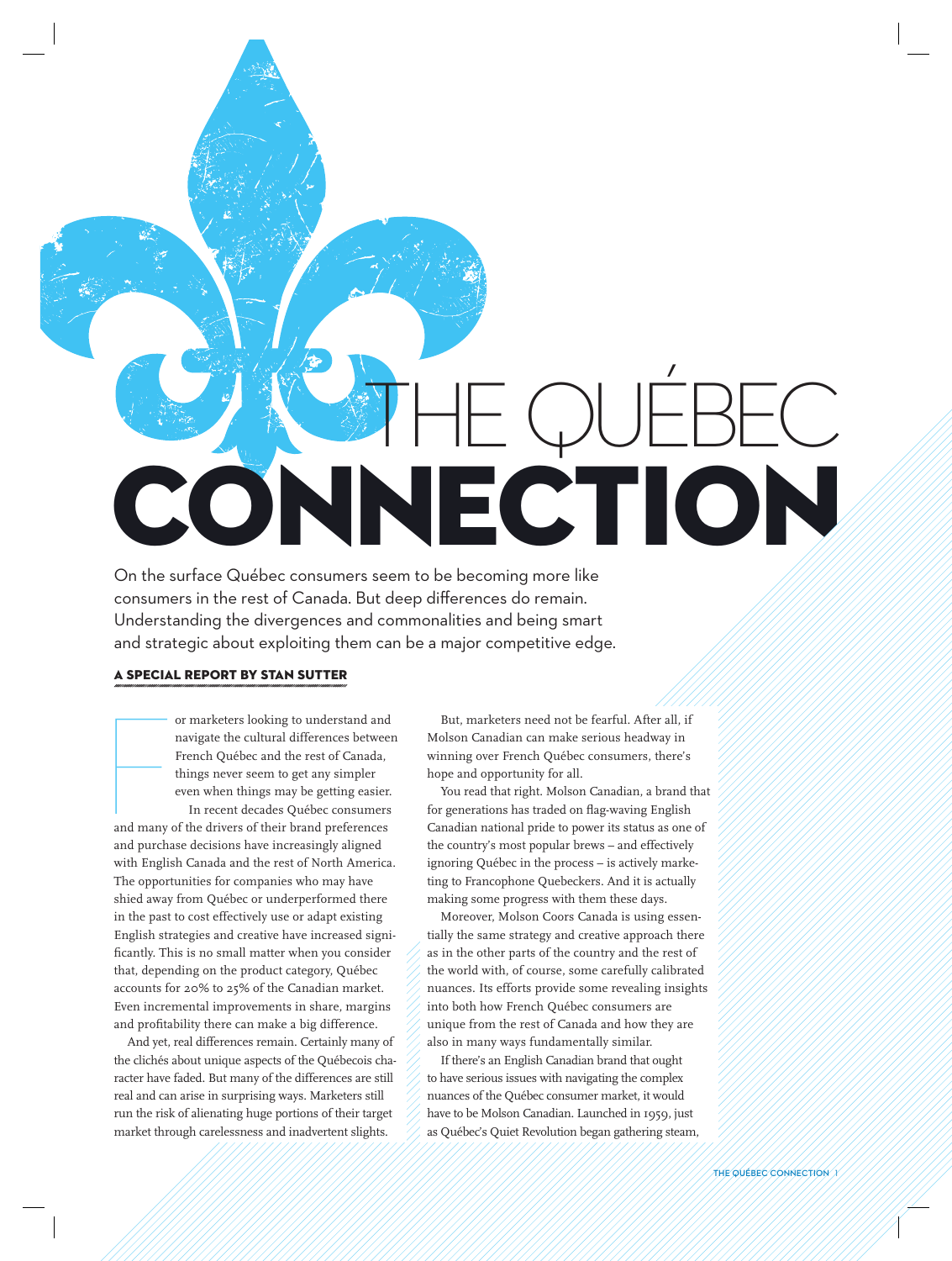### **C'EST DANS NOTRE NATURE.**





Rethink made small but important changes to its national Canadian ads for French Québec

Canadian has been for decades among the most popular brews in English Canada, and its marketing often a rare touchstone of overt English Canadian pride and nationalism. Indeed, the Canadian "Rant" spot at the turn of the millennium mushroomed into a true home-grown popculture phenomenon in English Canada – the likes of which is usually reserved north of the 49th parallel for the hit movies, TV shows and pop songs that emerge in the unique Québec "star system" protected by language and a much stronger sense of common tribal identity than exists in the Rest of Canada. As to be expected, however, Joe Canadian and his maple leaf waving Anglo Canadian chauvinism left Quebeckers cold.

In 2012, Molson Coors, the world's seventh largest brewer formed in a merger of Molson with Coloradobased Coors Brewing, saw an opportunity to build Molson Canadian into a significant global brand. As an important first step on that path, Molson Coors needed to establish Canadian as a leading brand in every region of its home country.

"Québec is Molson's largest region in Canada, where we have a very strong and growing share position," says Peter Nowlan, the Toronto-based Chief Commercial Officer for Molson Coors Canada.

"More importantly, it is also where our company began. Molson Coors is the oldest brewery in North America. It all started back in 1787 on the shores of the St Lawrence, where our brewery still stands today. So, while we are an international company, our roots are in Québec. Winning with Québec consumers is critically important to Molson Coors."

Molson's then new-ish national agency Rethink Communications, based in Vancouver with a Toronto office, was given the task of developing the new breakout global and national campaign for Canadian.

To ensure that whatever was developed also resonated in Québec, Molson Coors also brought the strategic consulting firm Headspace Marketing to the table. Although headquartered in Toronto, Headspace is dedicated to helping national and international brands thrive in the Québec market.

Headspace quickly determined that the strategy and core repositioning that Molson Coors and Rethink was developing for Canadian had the potential to strike a number of important chords with French Québec beer drinkers.

"Despite the potential barriers and challenges Molson Canadian may face in the Québec market," Headspace president and founder Éric Blais reported to Molson Coors at the time, "the current statement of the brand positioning is remarkably void of the 'Canadian-ness' and national pride of past campaigns that focused on and leveraged the Canadian identity."

The brand beliefs outlined in the strategy were "fairly universal and are likely equally shared by brand prospects in Québec: simple, honest pleasure – breaking away from boring – connecting to nature," Blais says now.

Headspace advised Molson Coors not to try to "act local" with Canadian. Doing something different and special for Québec would be seen as insincere. Better to market the beer in Québec almost as you would in other countries.

As a result, the English positioning line "Made from Canada" became «C'est dans notre nature» ("It's in our nature") for Québec, while leaving the positioning and imagery largely unchanged.

"We guided the strategy, and Rethink came up with the French version of 'Made from Canada'," says Blais. «C'est dans notre nature» became a way to tap into common elements of northern pride, without invoking potentially polarizing and politically loaded words in Québec like "nation," "ici" or "chez nous."

Says Molson Coors' Nowlan: "The organizing idea «C'est dans notre nature» links the product story of a brand that is brewed locally, with 100% Canadian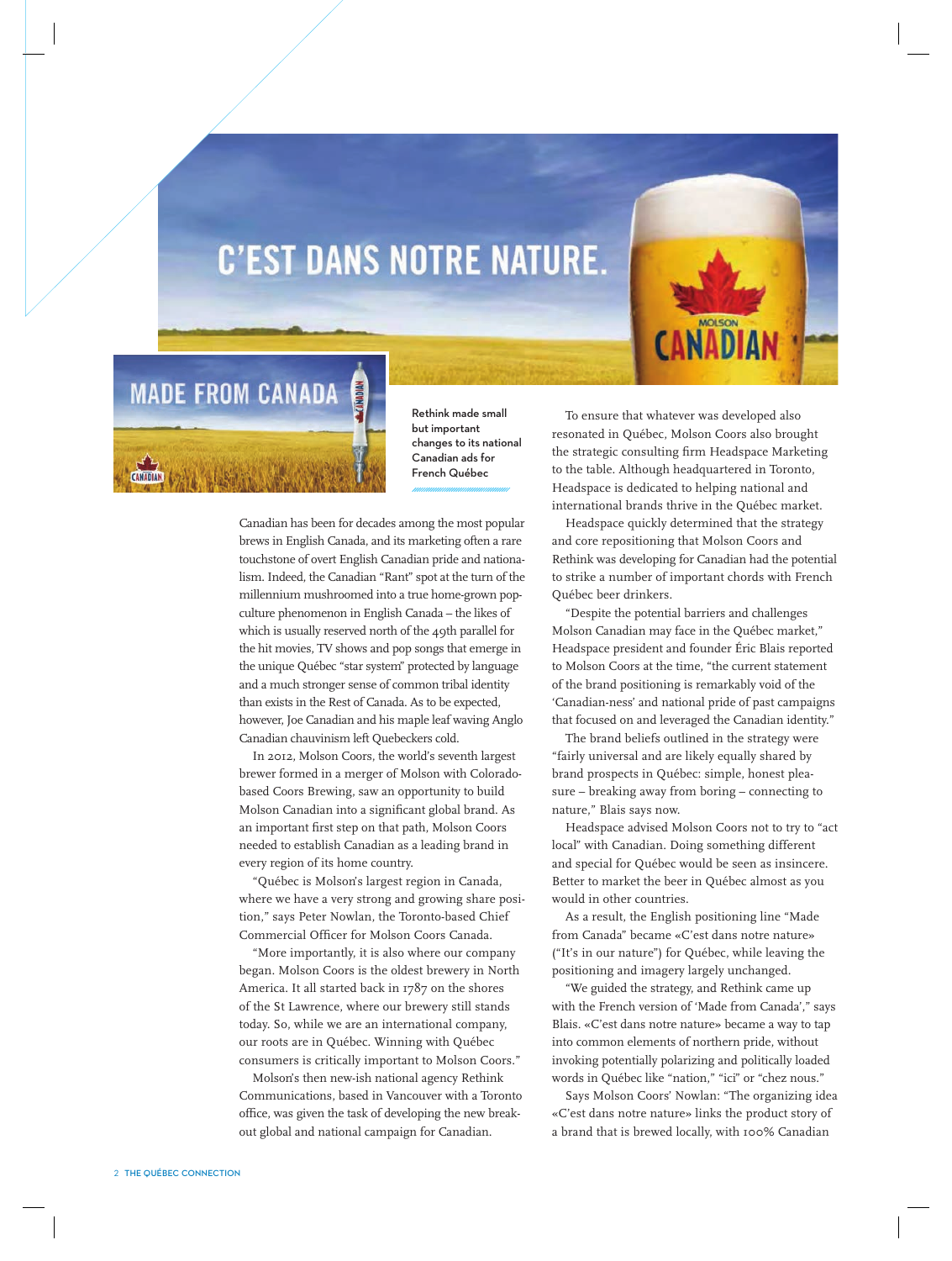ingredients with the heritage of the Molson brand in Québec and Quebeckers' love of life."

"Headspace was very effective working with our marketers and other agency partners to help hone the insight and tell our story," Nowlan says. "In particular, they helped advise what parts of our brand story would resonate most effectively in Québec, and how we connect in a very authentic and local way."

"Molson Canadian is now experiencing rapid growth in Québec," says Nowlan, who advises marketers approaching the Québec market to do what they'd do in any other new market. "Be authentic, genuine and real," he says. "Look for brand values that are part of your brand history and resonate locally and lean into these."

find its offering and brand personality was something Quebeckers were already predisposed to support.

"We were surprised that consumers were so quick to adopt something new, especially ACE's Baguette, and prove that a Toronto-based bakery can be significant in this mature market," Gaudet says. "We proved that consumers in Québec really are seeking to elevate the eating experience and are exploring for new ways to do so."

"You can't presume that your Anglophone (non-Québec) campaign or programs will or won't work in the market," Gaudet says. "Partners like Headspace are very well informed and are in touch with the market."

When a segment on Radio-Canada's TV food program L'épicerie on the best baguettes in Québec rated



Headspace introduced ACE Bakery to bread-loving Quebeckers

#### **ACEING QUÉBEC**

That kind of advice doesn't just apply to multinationals and big global brands. ACE Bakery, an Ontario-based marketer of artisan breads, adopted pretty much the same thinking when it sought to expand into the neighbouring province in 2012.

Founded just over 20 years ago by a hobbyist couple experimenting with home-made baguettes on weekends in their country home north-west of Toronto, ACE was purchased by Weston Foods for \$110 million in 2011, although ACE retains its artisan heritage. And it by no means has budgets comparable to a national beer brand to work with.

While the Québec market is large, it is also mature and rich with credible competitors, says Philippe Gaudet, Director – Marketing & Communications for ACE. "Consumers have viable 'local' options and we wanted to ensure that our approach in the province was respectful and mindful of regional preferences. After achieving broad distribution almost overnight in Québec and having carefully built the ACE brand in Ontario for 20 years, the challenges of staying true to the brand's DNA while adapting national programs to resonate with Quebeckers where the brand was new were significant."

ACE retained Headspace to help and, like Molson Coors with Canadian, it was pleasantly surprised to

ACE's product number one last year, Headspace quickly pulled together a PR push and point of purchase materials. And the efforts were not limited just to Québec.

"The Québec market is regarded as the most sophisticated bread market in North America and this message of regional preference was news that we wanted all trade partners to hear," says Gaudet. "Headspace sourced the clip, edited it and subtitled it for our teams to share. They also helped develop signage solutions for our point-of-sale efforts and helped deliver the message to more consumers. The response was excellent."

#### **BEING SMART AND STRATEGIC ABOUT QUÉBEC**

The ACE experience of being able to leverage a success or learning in Québec back into its English Canadian and North American marketing is hardly unique.

"As marketers we can also learn from the region, and in some categories, Québec is at the leading edge of innovation and often early adopters of new products and categories," says Serge Rancourt, chief operating officer of the Toronto agency doug & serge whose national clients include Miele and Canada Goose. "The great majority of our clients have a presence in Québec and have a vested interest in getting their fair share of business."

Rancourt, a Quebecker who has worked for more than two decades in Toronto with agencies like Publicis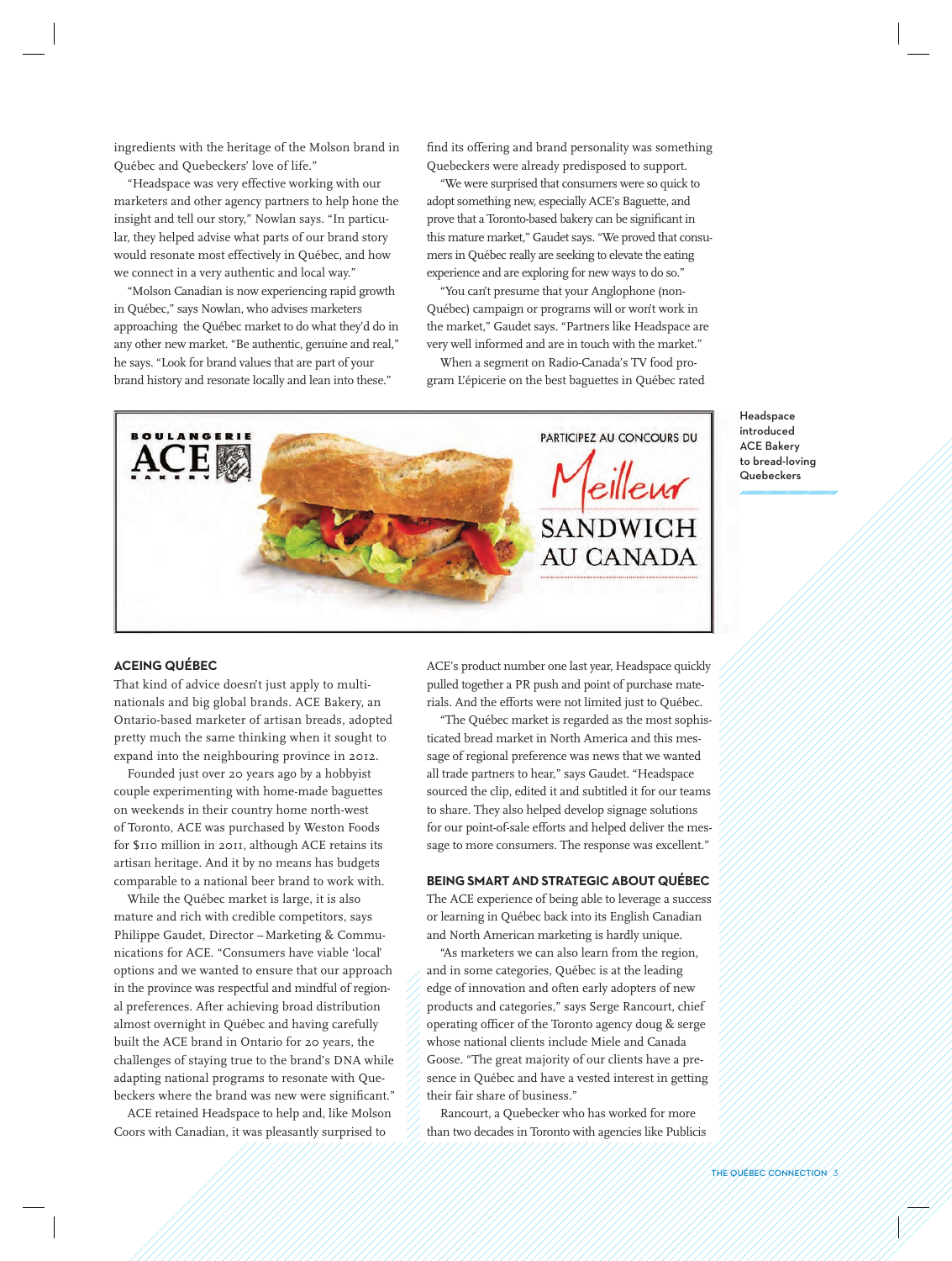

"We should be asking ourselves how we can more effectively grow our brands in a geographic market that represents a quarter of Canada," says Éric Blais. "There has to be a 'business case' for Québec and the opportunity it represents."

> Canada, Young & Rubicam and most recently as a partner in doug & serge, notes that the relatively small size of the Québec market poses a challenge for even the largest marketing organizations. Small budgets mean that unique creative approaches for the province are often out of reach, or are pursued haphazardly.

 "I have seen many marketers harming themselves in Québec by trying to cut corners and think nobody will notice. It shows a disregard for French-speaking people, and can lead to irreparable damage for their brands," says Rancourt. "Do it right or don't do anything." And if you do do it, be sure to have an advisor who knows Québec intimately. And engage them early.

 "I worked in Germany for three years on Pan European campaigns [for Ford], which was like dealing with 20 different markets at the same time," Rancourt says. "From the beginning of the strategic process throughout the creative brief, creative development, evaluation and research, all parties involved understood the campaign needed to work across Europe. Unfortunately, for some Canadian marketers, Québec is often an afterthought. And it shows."

Jill Nykoliation, president of Toronto agency Juniper Park – whose national clients include Virgin Mobile, CIBC and The Source – echoes Rancourt's advice about being informed and strategic about marketing investments in Québec.

"Often times marketing budgets don't allow for a robust Québec-specific solution," says Nykoliation. "But that doesn't mean the default option should be

to simply translate the English creative. It doesn't have to be that black and white. Invest in understanding what the size of the untapped opportunity is, and what it would take to achieve it, so if you could get funding, you'd know what you'd need."

#### **MORE THAN JUST A DIFFERENT LANGUAGE**

Simon Blanchard, Assistant Professor of Marketing at Georgetown University's McDonough School of Business in Washington D.C., also stresses that marketers need to do their homework before jumping into the Québec market.

"Spend some time on determining your market potential that is specific to Québec," Blanchard says. "If it's significant, don't make the call to a translation company too quickly. A small investment in preliminary Québec-focused market research can go a long way in preventing your marketing dollars from being wasted. You might learn that going with the global approach will be just fine, but why take the risk?"

A native French Canadian who was educated in Montréal at HEC Montréal and at the Université de Sherbrooke before heading to the U.S. to earn a PhD in marketing at Penn State, Blanchard says marketers need to realize that what makes Québec unique often has nothing to do with language.

"It's easy to think that the biggest difference comes down to language, it goes well beyond that," Blanchard says. "The socio-demographic and cultural differences between Quebeckers and the rest of Canada can have significant influences in consumption decisions. Quebeckers satisfy their needs differently."

Exploring such differences really can drive decision-making about what, if any, opportunities to pursue. The pay-offs from taking the time to figure out how your brand can connect in unique ways with Québec consumers can be huge.

"Once a connection is established between Quebeckers and a brand, it can go a long way in protecting against new market entries, even ones that come with a 'same-for-less' value proposition," Blanchard says. "Despite strong entries of low priced retailers in Québec (for example, Walmart), it takes a lot for Quebeckers to move away from well-established brands such as Canadian Tire, Jean Coutu, and IGA. Quebeckers are very loyal shoppers, and all that effort can lead to very strong long-term returns."

#### **ADOPT, ADAPT OR CREATE**

Headspace Marketing works directly with clients like Molson Coors and ACE Bakery as well as being brought in on multiple national accounts through arrangements with Juniper Park, doug & serge and several other Toronto-based national agencies such as MacLaren McCann and john st.. And it approaches each brand as a unique proposition.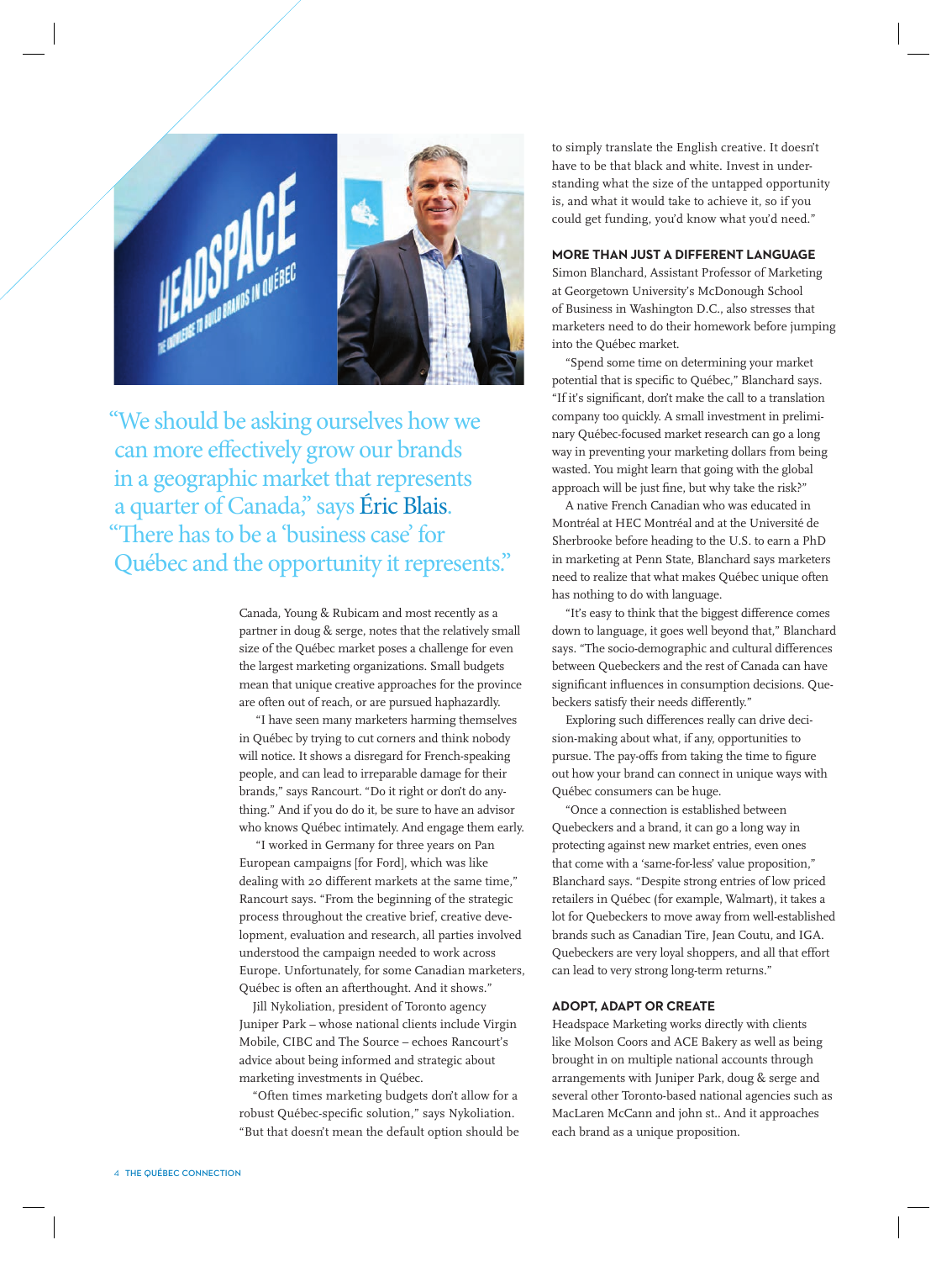"Successful brand building in Québec is knowing when to adopt, adapt or create for Québec," Blais says echoing the Headspace mantra. Developing new creative approaches for Québec may indeed break through in the market, but it might not be viable given the budgets available. And even if the budget is available, it might not be the best, most effective option.

For Blais, there are probably only a handful of global brands that can use their global and national English campaigns for French Québec without any changes. That short list includes Levi's, Jeep and Apple.

 "When Apple shows what a child can do with an iPad, it speaks a universal language," Blais says. "Even if the size of the market were to warrant a separate investment in brand-building, it would almost be counter to Apple's DNA to suddenly sound Québécois."

Isabelle Cardinal is the Montreal-based creative lead at Headspace (while Blais and the Headspace account management team are based in Toronto, the creatives work out of Montreal to ensure they stay immersed in the Québec cultural milieu). A copywriter, Cardinal has produced award winning campaigns for the likes of GM, McDonald's, Bell, Kraft and National Bank while working with leading Québec agencies such as Cossette, lg2 and Bos.

 "There are times when a concept developed in English can be adapted into French rather easily," Cardinal says. "However, generally, the cultural references and the play on words just can't be directly 'transposed.' We have to return to the original brief and find a unique way, one that has a Québécois flavour, to communicate the same strategy. In fact, this becomes original creative, with the added challenge of respecting the tone and spirit of the English concept."

One of Cardinal's most successful "transcreation" efforts was for Durex condoms. The original English campaign created by MacLaren McCann built on the theme of the "Durex Hump Day," suggesting Wednesday as a great day for sex. Unfortunately, the English double entendre notions of "Over the hump" and "humping" are meaningless in French. As an alternative, Cardinal created the «Cinq à sexe de Durex», a play on the 5 to 7 pm post work happy hour.

A more recent English ad concept for Prostate Cancer Canada from doug & serge also needed a similar "transcreation" makeover before it would make any sense to a French Québec audience. The image showed a pair of buttocks instead of a head with the English headline "Only a butthead wouldn't get his prostate checked." But, again, the phrase "butthead," while universally understood in English, is virtually unknown in French. Headspace found a French expression that could deliver the same message and work within the creative idea: «Seuls ceux qui n'ont pas de tête sur les épaules ne passent pas d'examen



de la prostate». ("Only those without a head on their shoulders do not get their prostate checked.")

"My greatest satisfaction," says Cardinal, "comes from having created a French adaptation of a concept, a slogan, or even just a headline that is even more clever than the initial English text. And when the clients themselves, probably expecting that something would get lost in translation, are pleasantly surprised. That's the proof that, in the word 'transcreation,' the word 'creation' is really meaningful."

Adapting an English campaign also has its creative challenges.

Blais points to Virgin Mobile as one of the most extensive ongoing "adapting" exercises Headspace has been involved with. Early in the 2000s, Virgin had ensconced itself across Canada as the "consumer champion" brand in the mobile phone market. But as the decade drew to a close, Virgin found itself faced with a host of new competitors, such as Koodo and WIND Mobile, muscling in on that value turf.

Virgin worked with its new national agency, Juniper Park, to develop something radical to set itself apart again. They found it in the simple consumer truth that youth need to "belong." So it reinvented itself for the highly social and exclusive proposition of membership. Headspace was involved from the start, and continues to be involved, to ensure that Virgin's "brand narrative in Québec reflects the brand's character while being culturally aligned with the target group in Québec," says Blais.

"Virgin Mobile's brand platform is iconic everywhere in Canada, including Québec," says Juniper Park's Nykoliation. "For the past four years, we've partnered with Headspace to seamlessly adapt the platform for that market. Adapting doesn't mean translating copy – they translate youth culture. Understanding that nuance is the key."

"The difference between good vs. great marketing in Québec often comes down to a nuance in culture," Nykoliation says. "Understanding how to mine that nuance can take you from a butter knife to a steak knife."

"We keep talking about differences – and there certainly are many – but that's not what we should be concerned with, at least not initially," says Blais. "There has to be a 'business case' for Québec and the opportunity it represents. In my experience, you won't build a compelling case by starting with the differences."

> *— Stan Sutter is a former Editorial Director of Marketing Magazine.*

Virgin agency Juniper Park works with Headspace to ensure all campaigns seamlessly align for English and French targets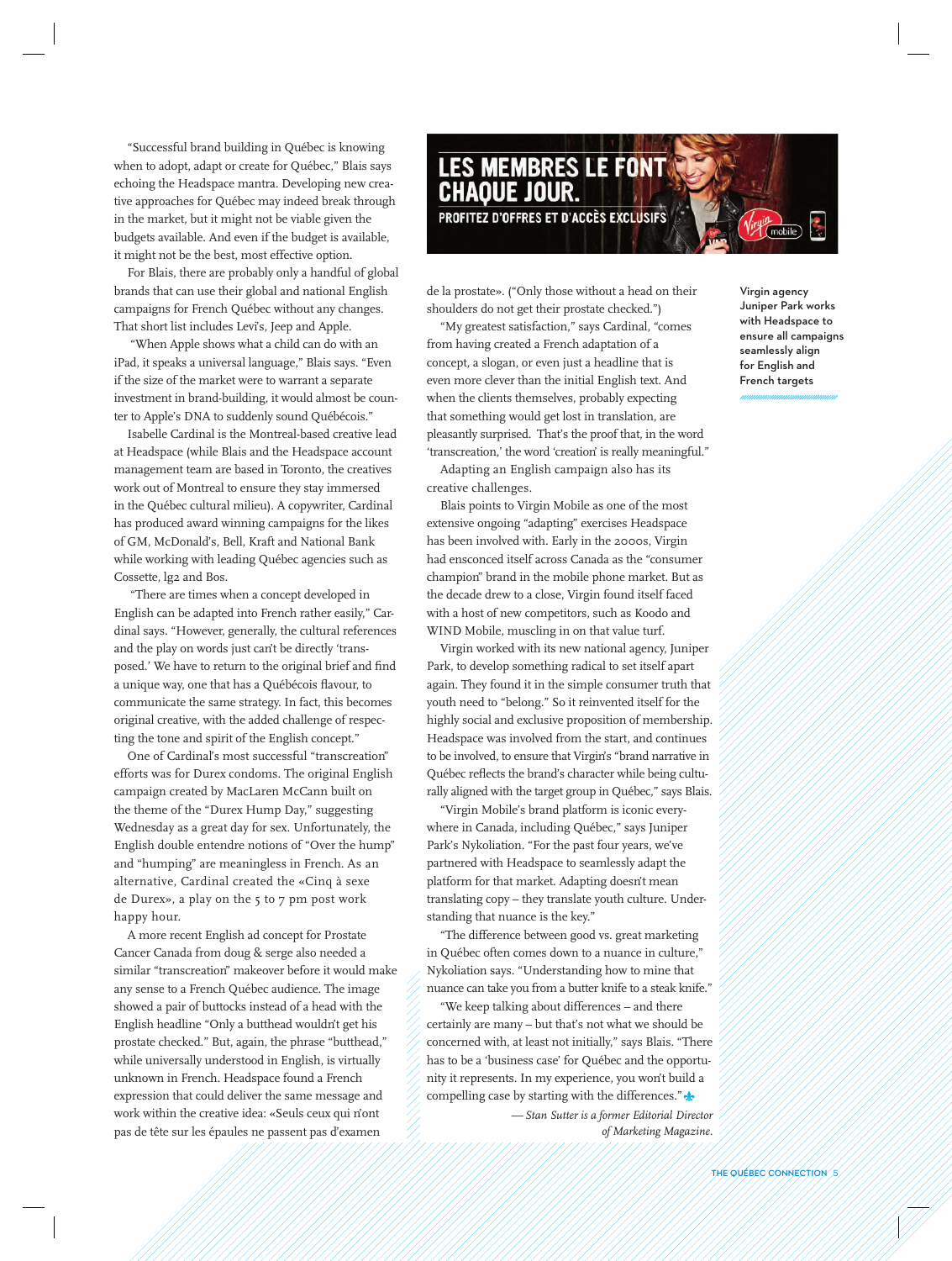## **HEADSPACE OF QUÉBEC GETTING INTO THE A**

**THE KNO** 

**A few members of the Headspace team (from left):** Patricia Assabe, Project Coordinator; Manon Varin, Director of Project Management; Éric Blais, President; Isabelle Cardinal, Creative Lead, and; Célia Bergevin, Project Manager.

and the first Blais graduated from<br>Québec City's Université Laval<br>in 1983, he promptly embarked<br>on an atypical career path for<br>a Francophone Quebecker:<br>account executive with a major<br>Toronto ad agency. He hasn't stopped li Québec City's Université Laval in 1983, he promptly embarked on an atypical career path for a Francophone Quebecker: account executive with a major

Toronto ad agency. He hasn't stopped living in Toronto since then, although he also never strayed far from his French Québec heritage.

Over the next two decades, Blais took on increasing senior account management, client services and strategic planning roles with some of English Canada's biggest and best agencies. At shops like Young & Rubicam, Harrod & Mirlin Advertising, Roche Macaulay & Partners, Publicis Toronto and MacLaren McCann, he worked with major national and international marketers and brands such as General Foods, Colgate-Palmolive, Levis Strauss, Nabisco and Rogers.

At meetings Blais wound inevitably find himself as the only "French-speaking Québec-born marketer in the room." And while Québec was seldom the primary focus of his duties, he would inevitably find himself being asked questions about the market. How is it different from English Canada? What should marketers do to successfully appeal to her consumers? What does Québec want anyway?

So it was seemingly inevitable that Blais would set up his own Toronto-based strategic consulting

firm dedicated to answering those questions. Since opening its doors in the summer of 2004, Headspace Marketing has been all about demystifying Québec and helping clients address the unique opportunities and challenges the province offers.

UILD BRAND

A decade on, Headspace has teams operating out of offices in Toronto and Montréal and provides a complete menu of marcom services. These range from brand strategy consulting, to French adaptation and "transcreation" of national English and global campaigns and even creating completely new marketing solutions and creative executions. Clients Headspace has worked with include Weston Bakeries, Molson Coors, Virgin Mobile, Kraft Foods, Mars, Tim Hortons, Mitsubishi, CIBC and Capital One, often also in close tandem with their Toronto-based ad agencies and other marketing partners.

From the start Blais and Headspace took the posture that there's never a fixed, standard answer to the question of how to crack Québec. The answer almost always amounts to: it depends. Depending on the brand's global or national positioning, and depending on how aligned Québec consumers attitudes are with national and international norms, a marketer may or may not have to take a significantly different approach to the province.

You have to look at each situation on its own terms and not go in with preconceptions, Blais says. "We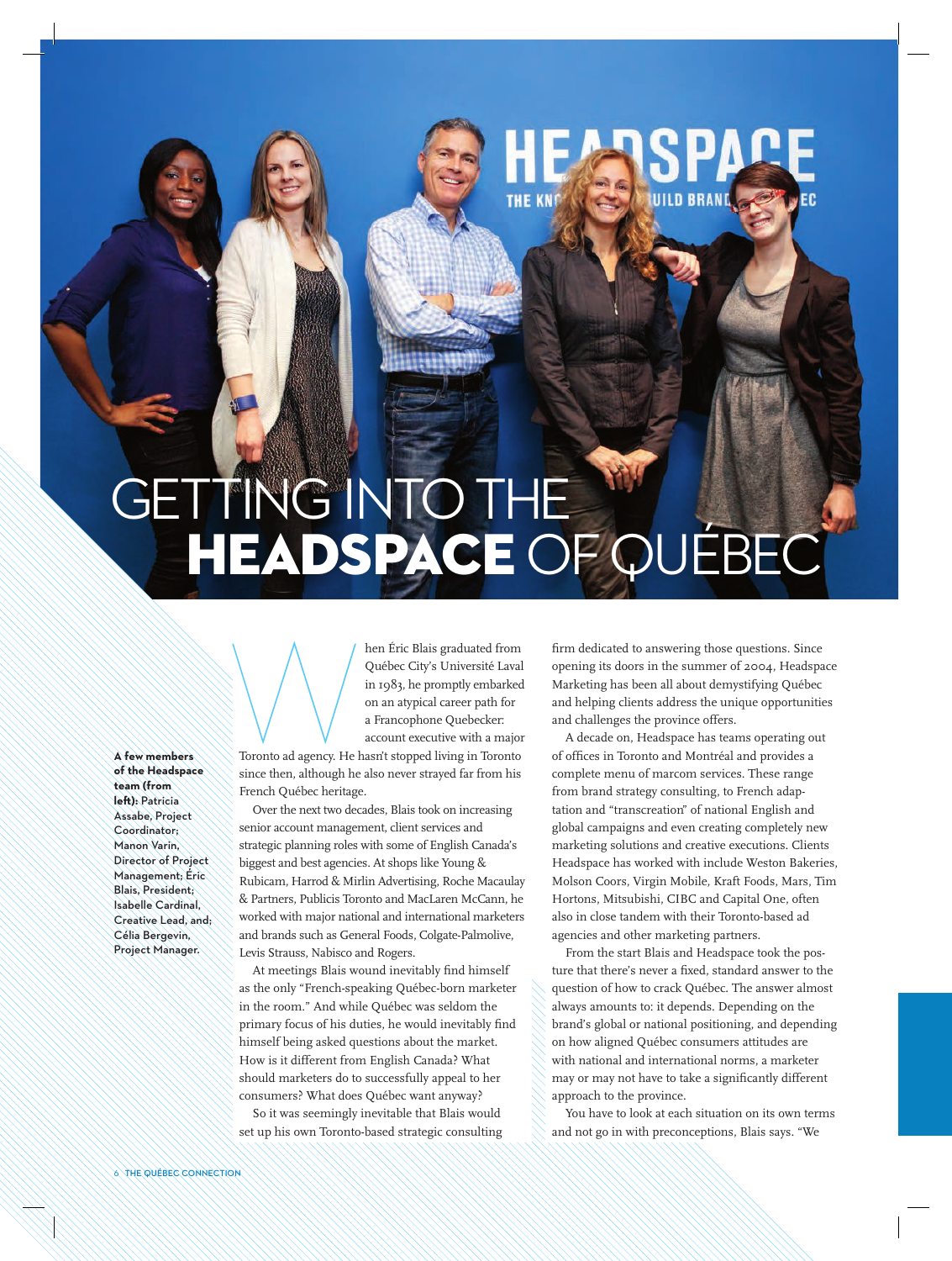always advise clients that the options boil down to adopting or adapting your existing creative or creating new advertising. The trick is to understand the market and its people well enough to make the correct choice."

"To successfully operate in Québec, truly understanding and addressing local nuances is important," says David Garrett, Vice President, Marketing with Weston Foods, the national baking giant headquartered on the west side of Toronto. "Marketers may believe they are reaching the Québec consumer by simply adding a French translation to their English marketing elements, and sometimes that can work. But we want to really connect with our consumers in unique ways they appreciate."

Weston worked with Headspace in Québec on a number of brands, including the nationally marketed Country Harvest® and the local brand Gadoua Moelleux®.

"Headspace has local understanding and significant insights to connect with Québec consumers, and not just talk at them," says Garrett. Headspace, he adds, is "wired into the significant, and less significant, aspects of daily life and are experts at translating their impressions into hard-working ideas which marketers can put into practice. This is especially important for marketers who may not have an office or live in Québec."

Molson Coors tells a similar story.

"Headspace acted as a strategic consultant and has helped us to adapt our Molson Canadian strategy when we decided to increase our marketing efforts in Québec in 2012," says Peter Nowlan, Chief Commercial Officer for the global brewer, which despite its roots as Québec's – and North America's oldest brewer – now runs its Canadian marketing from Toronto. Nowlan was especially pleased with how effectively Headspace was able to work with Molson Coors' other agency partners. That ability to "play well with others" is something Headspace's agency partners appreciate.

"They are good with clients and respectful of our existing relationships," says Serge Rancourt, the chief operating officer with the Toronto agency doug & serge. "Working with Headspace, we have been able to optimize our clients' budget by engaging them early in the process."

Toronto-based agency Juniper Park partners with Headspace on several accounts including CIBC, Virgin

**THE QUÉBEC CONNECTION** is a special report on marketing to French Quebeckers commissioned by Headspace Marketing. **Writer:** Stan Sutter. **Art direction and design:** Studio 141 Inc. Toronto.

"Headspace helps us identify the right approach for our clients to win in Québec," says Juniper Park president Jill Nykoliation, "and then works with us adopting, adapting or creating the creative assets."

Mobile and The Source. The agency's president Jill Nykoliation describes Headspace as a "strategic and creative partner."

"They help us identify the right approach for our clients to win in Québec, and then work with us on adopting, adapting or creating the creative assets," Nykoliation says. "They are a seamless extension of our team."

As important as Headspace's deep and nuanced understanding of Québec culture is, Nykoliation believes the company's solid grounding in the strategic rigor of brand building is what sets it apart.

"Despite language or cultural differences, we are building one brand together," she says. "Headspace excels at both, which few can say. It comes from the top – Éric Blais led the strategic planning departments at some of Canada's best agencies. So our connection with him starts at understanding the business strategy."

Doug & serge's Rancourt readily agrees. "Éric's background as a strategic planner gives Headspace the ability to get involved at the strategy level first, validating the strategy prior to briefing the creative teams," he says. "This helps us make early decisions around 'adopt, adapt, create,' the core of Headspace's creative philosophy."

Juniper Park's Nykoliation also thinks Headspace's physical model of offices in both Montréal and Toronto is particularly smart. "While their creatives are in Québec so they are tapped into culture, the rest of the team is in Toronto. That means Éric and team are in the head office discussions where the strategy conversations are happening."

Says Weston's Garrett "If I had to start anew or expand existing marketing efforts in Québec, knowing what I know today, my first call would be to Headspace."

#### Headspace Marketing Inc.

2323 Yonge Street, suite 204 Toronto ON M4P 2C9 headspacemarketing.com Éric Blais (416) 221-3770 ext. 221



*© Headspace Marketing 2014*